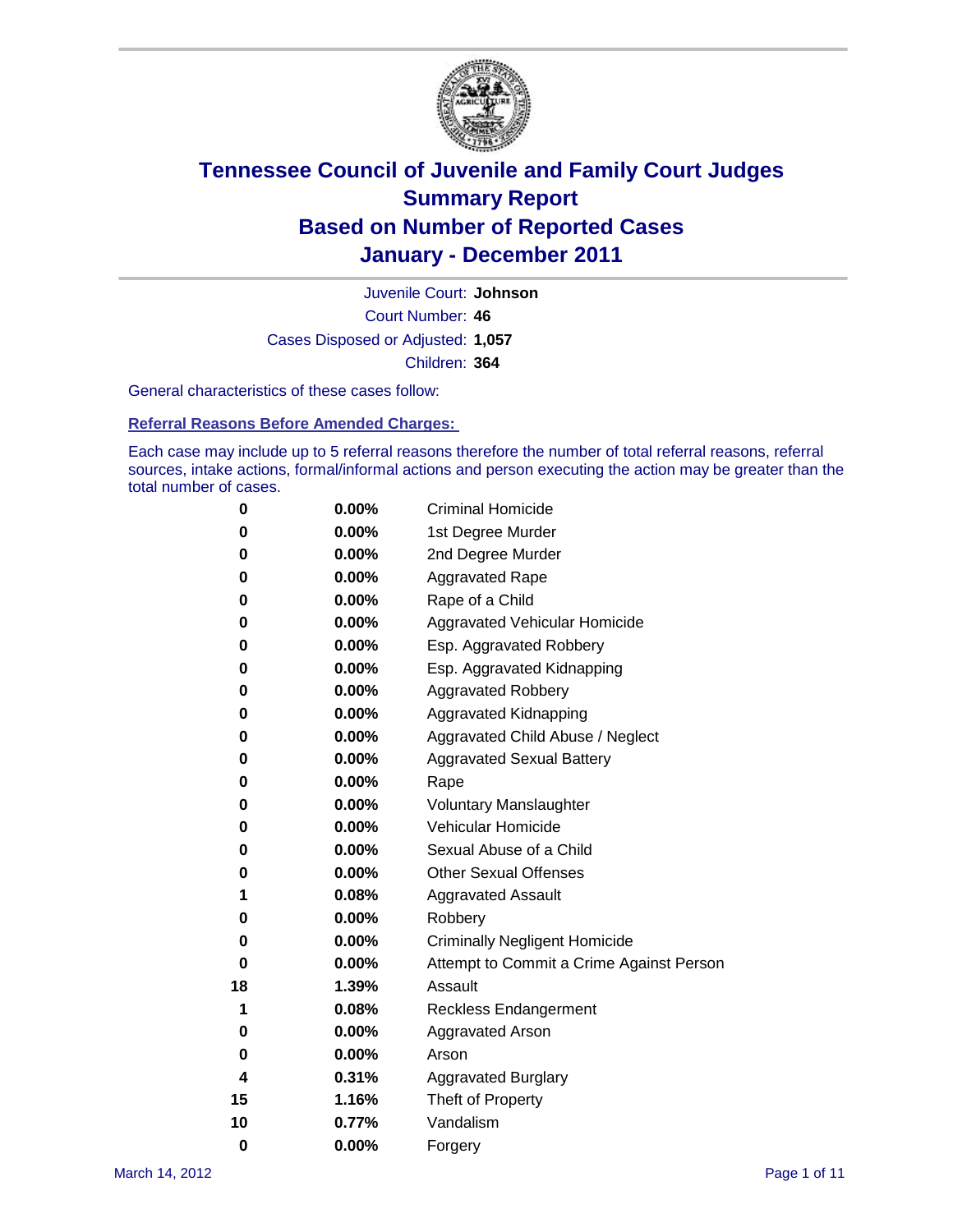

Court Number: **46** Juvenile Court: **Johnson** Cases Disposed or Adjusted: **1,057** Children: **364**

#### **Referral Reasons Before Amended Charges:**

Each case may include up to 5 referral reasons therefore the number of total referral reasons, referral sources, intake actions, formal/informal actions and person executing the action may be greater than the total number of cases.

| 0        | 0.00%    | <b>Worthless Checks</b>                                     |
|----------|----------|-------------------------------------------------------------|
| 0        | 0.00%    | Illegal Possession / Fraudulent Use of Credit / Debit Cards |
| 0        | 0.00%    | <b>Burglary</b>                                             |
| 0        | 0.00%    | Unauthorized Use of a Vehicle                               |
| 0        | 0.00%    | <b>Cruelty to Animals</b>                                   |
| 0        | 0.00%    | Sale of Controlled Substances                               |
| 3        | 0.23%    | <b>Other Drug Offenses</b>                                  |
| 3        | 0.23%    | Possession of Controlled Substances                         |
| 0        | 0.00%    | <b>Criminal Attempt</b>                                     |
| 0        | 0.00%    | Carrying Weapons on School Property                         |
| 1        | 0.08%    | Unlawful Carrying / Possession of a Weapon                  |
| 1        | 0.08%    | <b>Evading Arrest</b>                                       |
| 0        | 0.00%    | Escape                                                      |
| 0        | 0.00%    | Driving Under Influence (DUI)                               |
| 4        | 0.31%    | Possession / Consumption of Alcohol                         |
| 1        | 0.08%    | Resisting Stop, Frisk, Halt, Arrest or Search               |
| 0        | 0.00%    | <b>Aggravated Criminal Trespass</b>                         |
| 0        | 0.00%    | Harassment                                                  |
| 0        | 0.00%    | Failure to Appear                                           |
| 3        | 0.23%    | Filing a False Police Report                                |
| 1        | 0.08%    | Criminal Impersonation                                      |
| 19       | 1.47%    | <b>Disorderly Conduct</b>                                   |
| 1        | 0.08%    | <b>Criminal Trespass</b>                                    |
| 3        | 0.23%    | <b>Public Intoxication</b>                                  |
| 0        | 0.00%    | Gambling                                                    |
| 71       | 5.48%    | <b>Traffic</b>                                              |
| 0        | 0.00%    | <b>Local Ordinances</b>                                     |
| $\bf{0}$ | 0.00%    | Violation of Wildlife Regulations                           |
| 0        | $0.00\%$ | Contempt of Court                                           |
| 13       | 1.00%    | Violation of Probation                                      |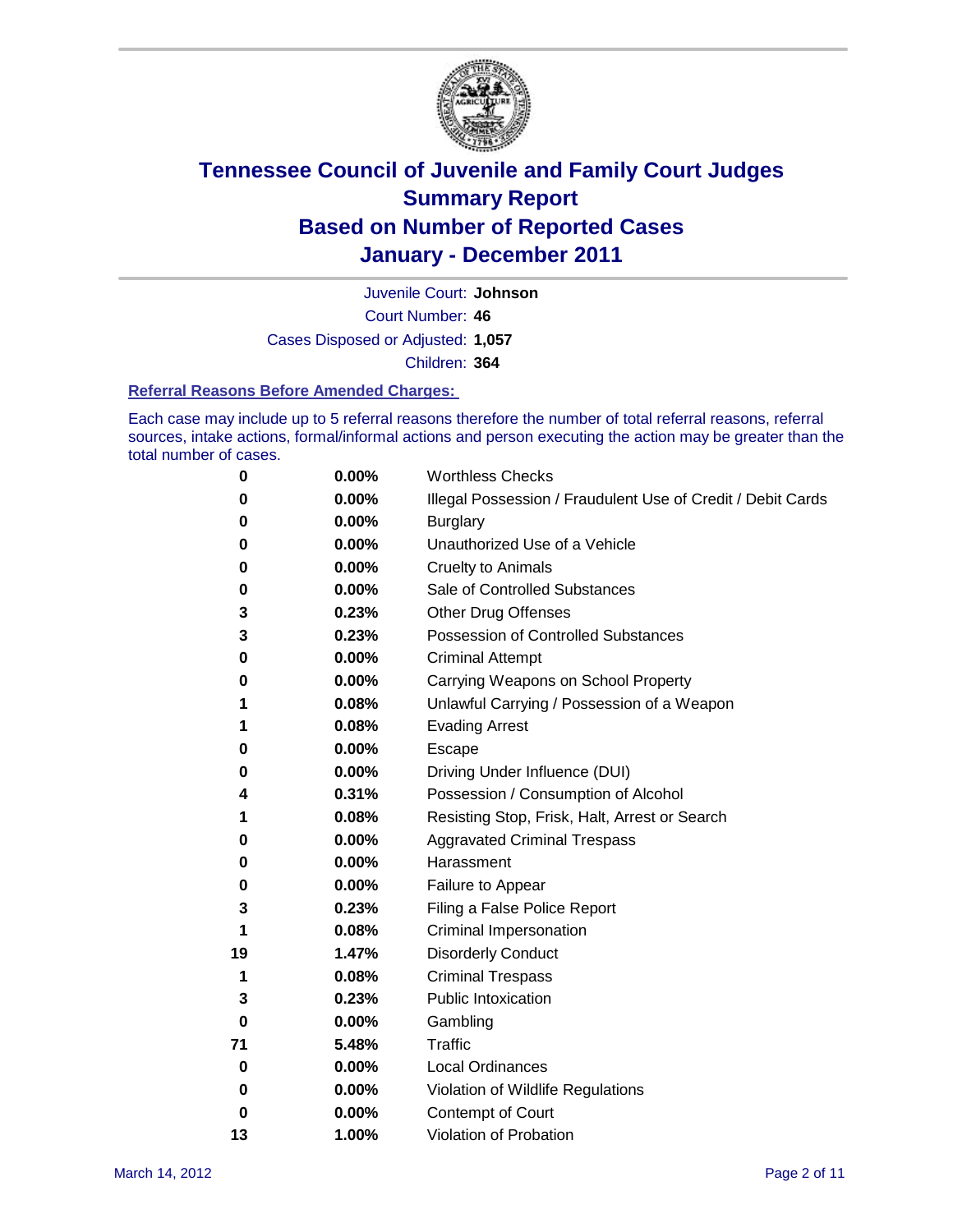

Court Number: **46** Juvenile Court: **Johnson** Cases Disposed or Adjusted: **1,057** Children: **364**

#### **Referral Reasons Before Amended Charges:**

Each case may include up to 5 referral reasons therefore the number of total referral reasons, referral sources, intake actions, formal/informal actions and person executing the action may be greater than the total number of cases.

| 0            | 0.00%    | <b>Violation of Aftercare</b>          |
|--------------|----------|----------------------------------------|
| 8            | 0.62%    | Unruly Behavior                        |
| 9            | 0.69%    | Truancy                                |
| 5            | 0.39%    | In-State Runaway                       |
| $\mathbf 0$  | $0.00\%$ | Out-of-State Runaway                   |
| 48           | 3.71%    | Possession of Tobacco Products         |
| 2            | 0.15%    | Violation of a Valid Court Order       |
| $\bf{0}$     | 0.00%    | <b>Violation of Curfew</b>             |
| $\mathbf 0$  | $0.00\%$ | <b>Sexually Abused Child</b>           |
| 0            | $0.00\%$ | <b>Physically Abused Child</b>         |
| 45           | 3.47%    | Dependency / Neglect                   |
| 5            | 0.39%    | <b>Termination of Parental Rights</b>  |
| $\mathbf{2}$ | 0.15%    | <b>Violation of Pretrial Diversion</b> |
| $\mathbf 0$  | $0.00\%$ | Violation of Informal Adjustment       |
| 0            | 0.00%    | <b>Judicial Review</b>                 |
| 503          | 38.84%   | <b>Administrative Review</b>           |
| 0            | $0.00\%$ | <b>Foster Care Review</b>              |
| 32           | 2.47%    | Custody                                |
| 4            | 0.31%    | Visitation                             |
| 8            | 0.62%    | Paternity / Legitimation               |
| 431          | 33.28%   | <b>Child Support</b>                   |
| 0            | $0.00\%$ | <b>Request for Medical Treatment</b>   |
| 0            | 0.00%    | <b>Consent to Marry</b>                |
| 20           | 1.54%    | Other                                  |
| 1,295        | 100.00%  | <b>Total Referrals</b>                 |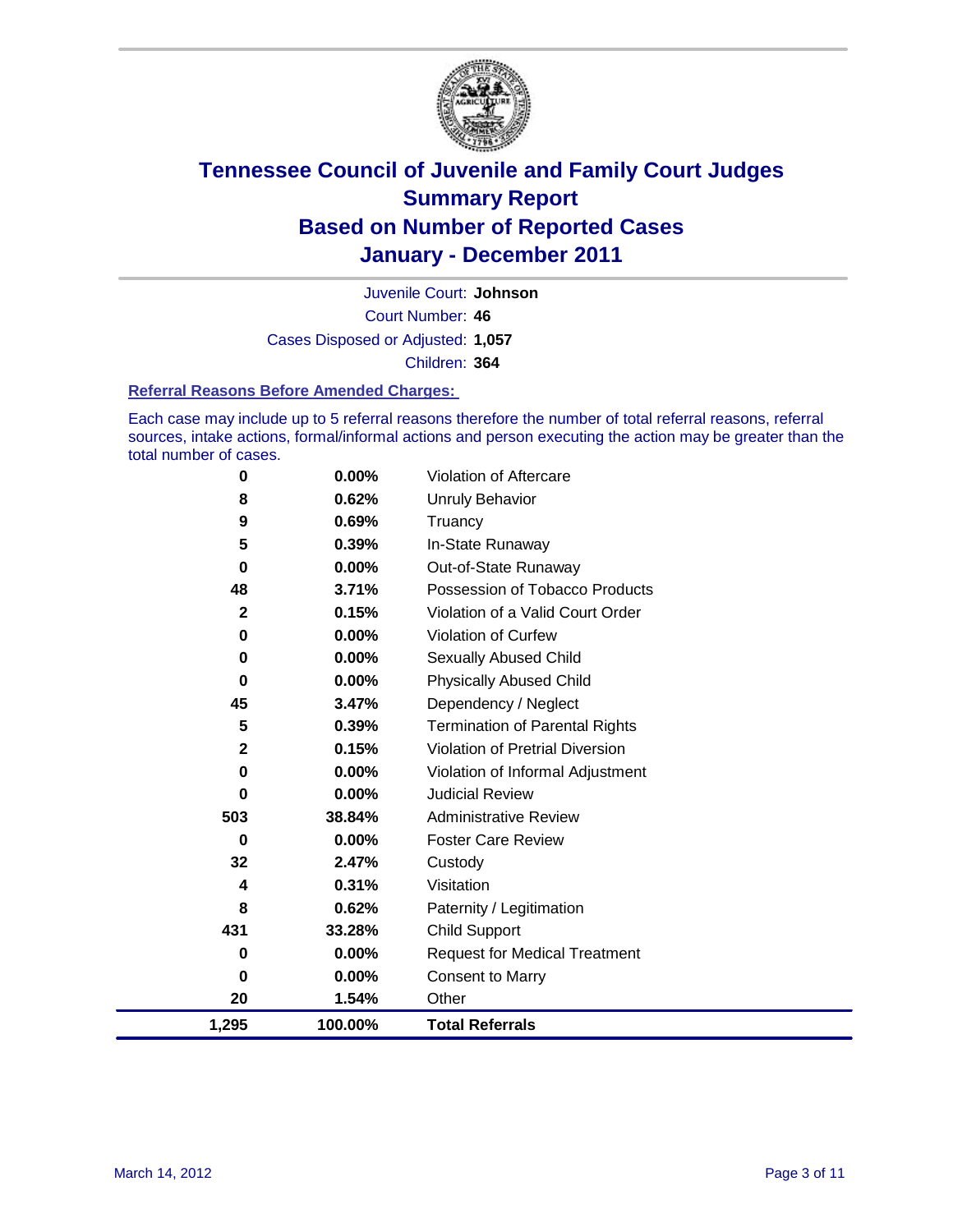

| Juvenile Court: Johnson    |                                   |                                   |  |  |
|----------------------------|-----------------------------------|-----------------------------------|--|--|
| Court Number: 46           |                                   |                                   |  |  |
|                            | Cases Disposed or Adjusted: 1,057 |                                   |  |  |
|                            | Children: 364                     |                                   |  |  |
| <b>Referral Sources: 1</b> |                                   |                                   |  |  |
| 114                        | 8.80%                             | <b>Law Enforcement</b>            |  |  |
| 34                         | 2.63%                             | Parents                           |  |  |
| 5                          | 0.39%                             | <b>Relatives</b>                  |  |  |
| $\bf{0}$                   | 0.00%                             | Self                              |  |  |
| 111                        | 8.57%                             | School                            |  |  |
| 0                          | 0.00%                             | <b>CSA</b>                        |  |  |
| 246                        | 19.00%                            | <b>DCS</b>                        |  |  |
| 0                          | $0.00\%$                          | <b>Other State Department</b>     |  |  |
| 431                        | 33.28%                            | <b>District Attorney's Office</b> |  |  |
| 338                        | 26.10%                            | <b>Court Staff</b>                |  |  |
| $\bf{0}$                   | $0.00\%$                          | Social Agency                     |  |  |
| 0                          | 0.00%                             | <b>Other Court</b>                |  |  |
| 9                          | 0.69%                             | Victim                            |  |  |
| 3                          | 0.23%                             | Child & Parent                    |  |  |
| 0                          | 0.00%                             | Hospital                          |  |  |
| 0                          | 0.00%                             | Unknown                           |  |  |
| 4                          | 0.31%                             | Other                             |  |  |
| 1,295                      | 100.00%                           | <b>Total Referral Sources</b>     |  |  |
|                            |                                   |                                   |  |  |

### **Age of Child at Referral: 2**

| 364 | 100.00% | <b>Total Child Count</b> |
|-----|---------|--------------------------|
| 0   | 0.00%   | <b>Unknown</b>           |
| 6   | 1.65%   | Ages 19 and Over         |
| 60  | 16.48%  | Ages 17 through 18       |
| 71  | 19.51%  | Ages 15 through 16       |
| 38  | 10.44%  | Ages 13 through 14       |
| 23  | 6.32%   | Ages 11 through 12       |
| 166 | 45.60%  | Ages 10 and Under        |
|     |         |                          |

<sup>1</sup> If different than number of Referral Reasons (1295), verify accuracy of your court's data.

<sup>2</sup> One child could be counted in multiple categories, verify accuracy of your court's data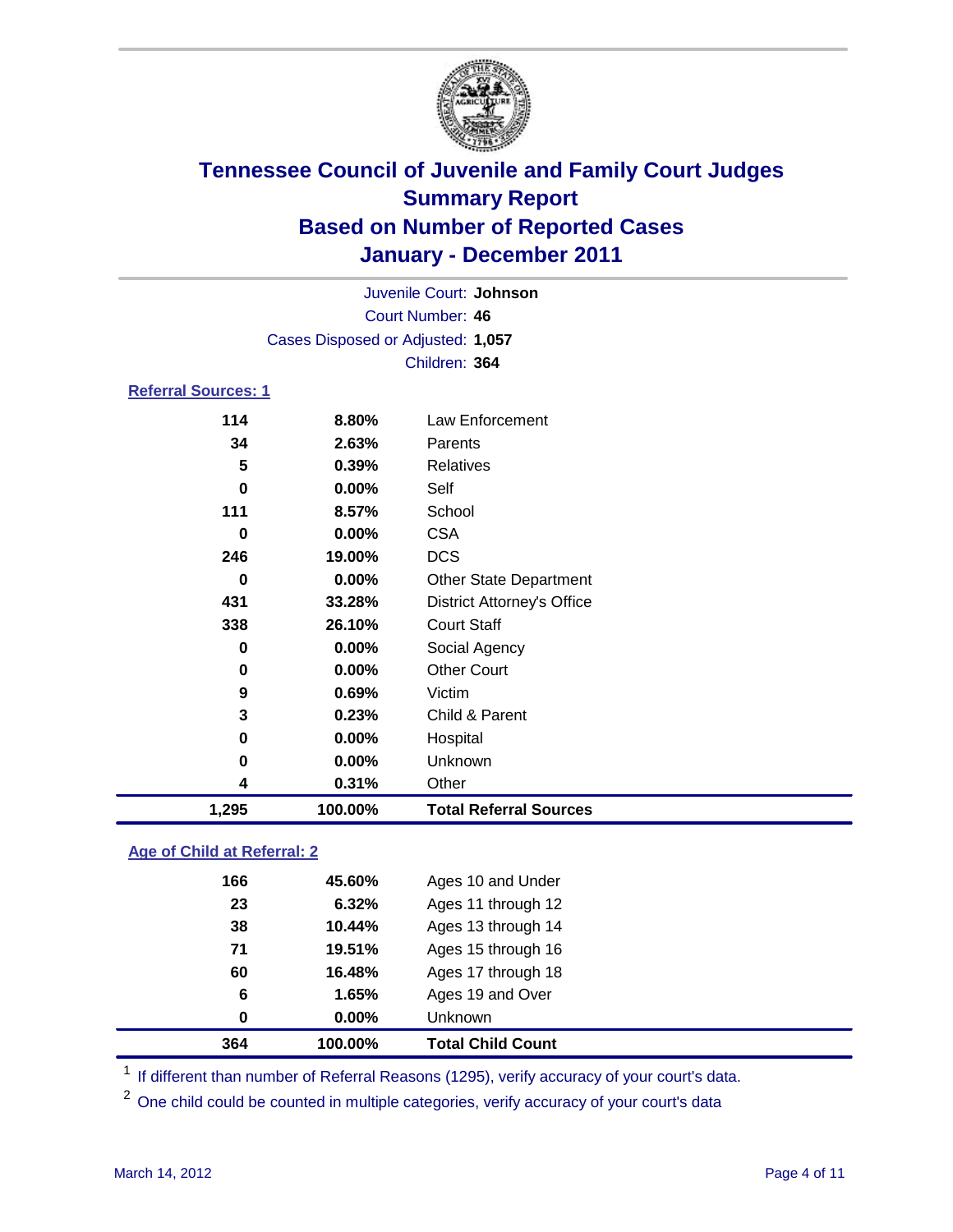

| Juvenile Court: Johnson                 |                                   |                          |  |  |  |
|-----------------------------------------|-----------------------------------|--------------------------|--|--|--|
|                                         | <b>Court Number: 46</b>           |                          |  |  |  |
|                                         | Cases Disposed or Adjusted: 1,057 |                          |  |  |  |
|                                         |                                   | Children: 364            |  |  |  |
| Sex of Child: 1                         |                                   |                          |  |  |  |
| 219                                     | 60.16%                            | Male                     |  |  |  |
| 143                                     | 39.29%                            | Female                   |  |  |  |
| $\mathbf{2}$                            | 0.55%                             | Unknown                  |  |  |  |
| 364                                     | 100.00%                           | <b>Total Child Count</b> |  |  |  |
| Race of Child: 1                        |                                   |                          |  |  |  |
| 360                                     | 98.90%                            | White                    |  |  |  |
| 1                                       | 0.27%                             | African American         |  |  |  |
| 1                                       | 0.27%                             | Native American          |  |  |  |
| 0                                       | 0.00%                             | Asian                    |  |  |  |
| $\mathbf 2$                             | 0.55%                             | Mixed                    |  |  |  |
| $\mathbf 0$                             | 0.00%                             | Unknown                  |  |  |  |
| 364                                     | 100.00%                           | <b>Total Child Count</b> |  |  |  |
| <b>Hispanic Origin: 1</b>               |                                   |                          |  |  |  |
| 3                                       | 0.82%                             | Yes                      |  |  |  |
| 361                                     | 99.18%                            | No                       |  |  |  |
| $\mathbf 0$                             | 0.00%                             | Unknown                  |  |  |  |
| 364                                     | 100.00%                           | <b>Total Child Count</b> |  |  |  |
| <b>School Enrollment of Children: 1</b> |                                   |                          |  |  |  |
| 264                                     | 72.53%                            | Yes                      |  |  |  |
| 96                                      | 26.37%                            | No                       |  |  |  |
| 4                                       | 1.10%                             | Unknown                  |  |  |  |
| 364                                     | 100.00%                           | <b>Total Child Count</b> |  |  |  |

One child could be counted in multiple categories, verify accuracy of your court's data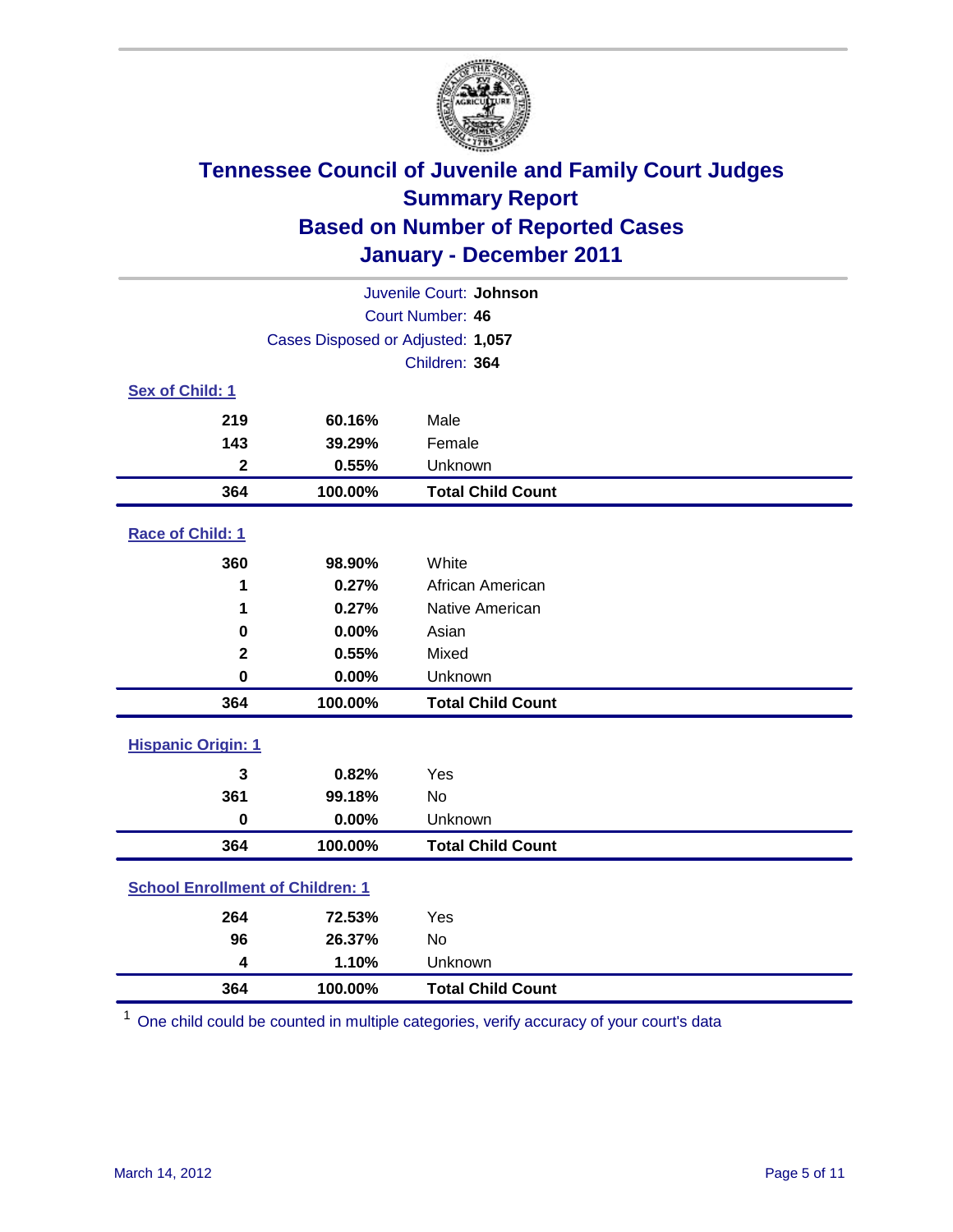

Court Number: **46** Juvenile Court: **Johnson** Cases Disposed or Adjusted: **1,057** Children: **364**

### **Living Arrangement of Child at Time of Referral: 1**

| 364 | 100.00%  | <b>Total Child Count</b>     |
|-----|----------|------------------------------|
|     | 0.27%    | Other                        |
| 324 | 89.01%   | Unknown                      |
| 0   | $0.00\%$ | Independent                  |
| 0   | $0.00\%$ | In an Institution            |
|     | 0.27%    | In a Residential Center      |
| 0   | $0.00\%$ | In a Group Home              |
| 10  | 2.75%    | With Foster Family           |
| 0   | 0.00%    | With Adoptive Parents        |
| 10  | 2.75%    | <b>With Relatives</b>        |
| 7   | 1.92%    | With Father                  |
| 4   | 1.10%    | With Mother                  |
| 2   | 0.55%    | With Mother and Stepfather   |
| 0   | $0.00\%$ | With Father and Stepmother   |
| 5   | 1.37%    | With Both Biological Parents |
|     |          |                              |

#### **Type of Detention: 2**

| 1,057 | 100.00%  | <b>Total Detention Count</b> |  |
|-------|----------|------------------------------|--|
| 0     | 0.00%    | Other                        |  |
| 1,047 | 99.05%   | Does Not Apply               |  |
| 0     | $0.00\%$ | Unknown                      |  |
| 0     | $0.00\%$ | Psychiatric Hospital         |  |
| 0     | 0.00%    | Jail - No Separation         |  |
| 0     | $0.00\%$ | Jail - Partial Separation    |  |
| 0     | 0.00%    | Jail - Complete Separation   |  |
| 10    | 0.95%    | Juvenile Detention Facility  |  |
| 0     | $0.00\%$ | Non-Secure Placement         |  |
|       |          |                              |  |

<sup>1</sup> One child could be counted in multiple categories, verify accuracy of your court's data

<sup>2</sup> If different than number of Cases (1057) verify accuracy of your court's data.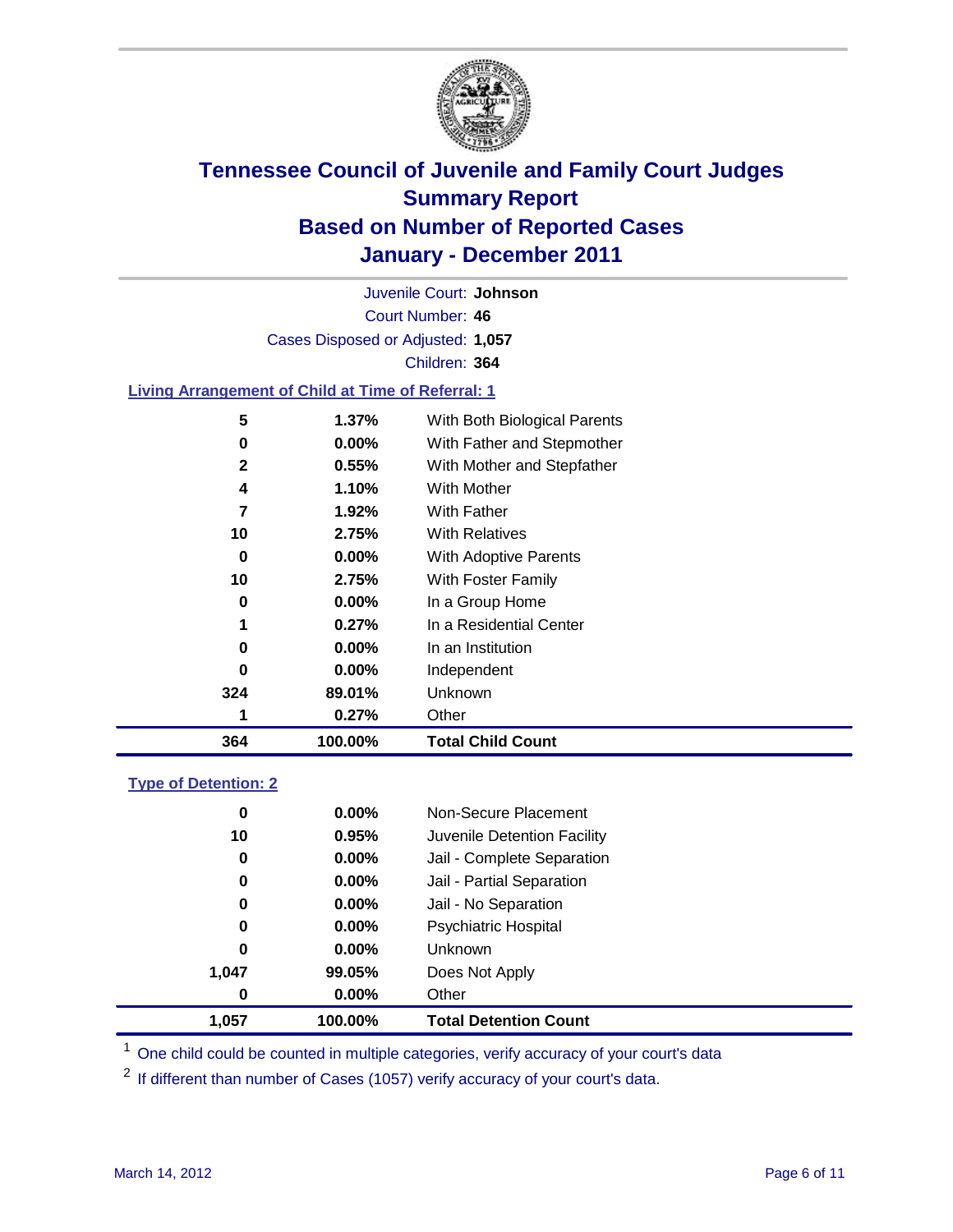

|                                                    | Juvenile Court: Johnson           |                                      |  |  |  |
|----------------------------------------------------|-----------------------------------|--------------------------------------|--|--|--|
|                                                    | Court Number: 46                  |                                      |  |  |  |
|                                                    | Cases Disposed or Adjusted: 1,057 |                                      |  |  |  |
|                                                    |                                   | Children: 364                        |  |  |  |
| <b>Placement After Secure Detention Hearing: 1</b> |                                   |                                      |  |  |  |
| 4                                                  | 0.38%                             | Returned to Prior Living Arrangement |  |  |  |
| 5                                                  | 0.47%                             | Juvenile Detention Facility          |  |  |  |
| $\bf{0}$                                           | 0.00%                             | Jail                                 |  |  |  |
| 0                                                  | 0.00%                             | Shelter / Group Home                 |  |  |  |
| $\bf{0}$                                           | 0.00%                             | <b>Foster Family Home</b>            |  |  |  |
| 0                                                  | 0.00%                             | Psychiatric Hospital                 |  |  |  |
| 0                                                  | 0.00%                             | Unknown                              |  |  |  |
| 1,047                                              | 99.05%                            | Does Not Apply                       |  |  |  |
| 1                                                  | 0.09%                             | Other                                |  |  |  |
| 1,057                                              | 100.00%                           | <b>Total Placement Count</b>         |  |  |  |
| <b>Intake Actions: 2</b>                           |                                   |                                      |  |  |  |
|                                                    |                                   |                                      |  |  |  |
| 149                                                | 11.51%                            | <b>Petition Filed</b>                |  |  |  |
| 110                                                | 8.49%                             | <b>Motion Filed</b>                  |  |  |  |
| 113                                                | 8.73%                             | <b>Citation Processed</b>            |  |  |  |
| 0                                                  | $0.00\%$                          | Notification of Paternity Processed  |  |  |  |
| $\bf{0}$                                           | 0.00%                             | Scheduling of Judicial Review        |  |  |  |
| 0                                                  | 0.00%                             | Scheduling of Administrative Review  |  |  |  |
| 0                                                  | 0.00%                             | Scheduling of Foster Care Review     |  |  |  |
| 0                                                  | 0.00%                             | Unknown                              |  |  |  |
| 918                                                | 70.89%                            | Does Not Apply                       |  |  |  |
| 5                                                  | 0.39%                             | Other                                |  |  |  |
| 1,295                                              | 100.00%                           | <b>Total Intake Count</b>            |  |  |  |

<sup>1</sup> If different than number of Cases (1057) verify accuracy of your court's data.

<sup>2</sup> If different than number of Referral Reasons (1295), verify accuracy of your court's data.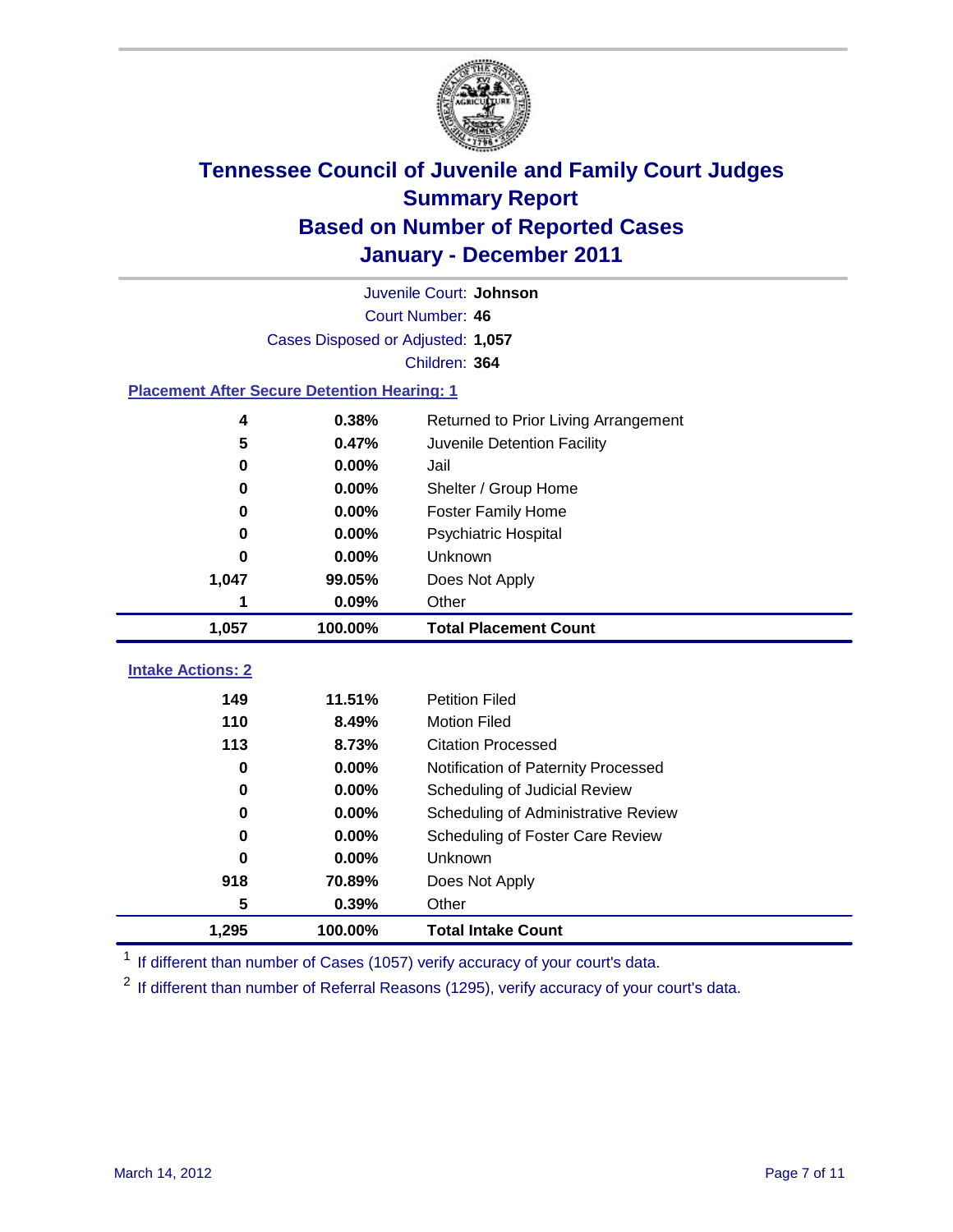

Court Number: **46** Juvenile Court: **Johnson** Cases Disposed or Adjusted: **1,057** Children: **364**

### **Last Grade Completed by Child: 1**

| 91       | 25.00%  | Too Young for School     |  |
|----------|---------|--------------------------|--|
| $\bf{0}$ | 0.00%   | Preschool                |  |
| 0        | 0.00%   | Kindergarten             |  |
| 0        | 0.00%   | 1st Grade                |  |
| 0        | 0.00%   | 2nd Grade                |  |
| 0        | 0.00%   | 3rd Grade                |  |
| 0        | 0.00%   | 4th Grade                |  |
| 0        | 0.00%   | 5th Grade                |  |
| 0        | 0.00%   | 6th Grade                |  |
| 0        | 0.00%   | 7th Grade                |  |
| 0        | 0.00%   | 8th Grade                |  |
| 0        | 0.00%   | 9th Grade                |  |
| 0        | 0.00%   | 10th Grade               |  |
| 1        | 0.27%   | 11th Grade               |  |
| 0        | 0.00%   | 12th Grade               |  |
| 0        | 0.00%   | Non-Graded Special Ed    |  |
|          | 0.27%   | <b>GED</b>               |  |
| 2        | 0.55%   | Graduated                |  |
| 0        | 0.00%   | Never Attended School    |  |
| 269      | 73.90%  | Unknown                  |  |
| $\bf{0}$ | 0.00%   | Other                    |  |
| 364      | 100.00% | <b>Total Child Count</b> |  |

### **Enrolled in Special Education: 1**

| 364 | 100.00%  | <b>Total Child Count</b> |
|-----|----------|--------------------------|
|     | $0.27\%$ | <b>Unknown</b>           |
| 356 | 97.80%   | No                       |
| 7   | $1.92\%$ | Yes                      |
|     |          |                          |

One child could be counted in multiple categories, verify accuracy of your court's data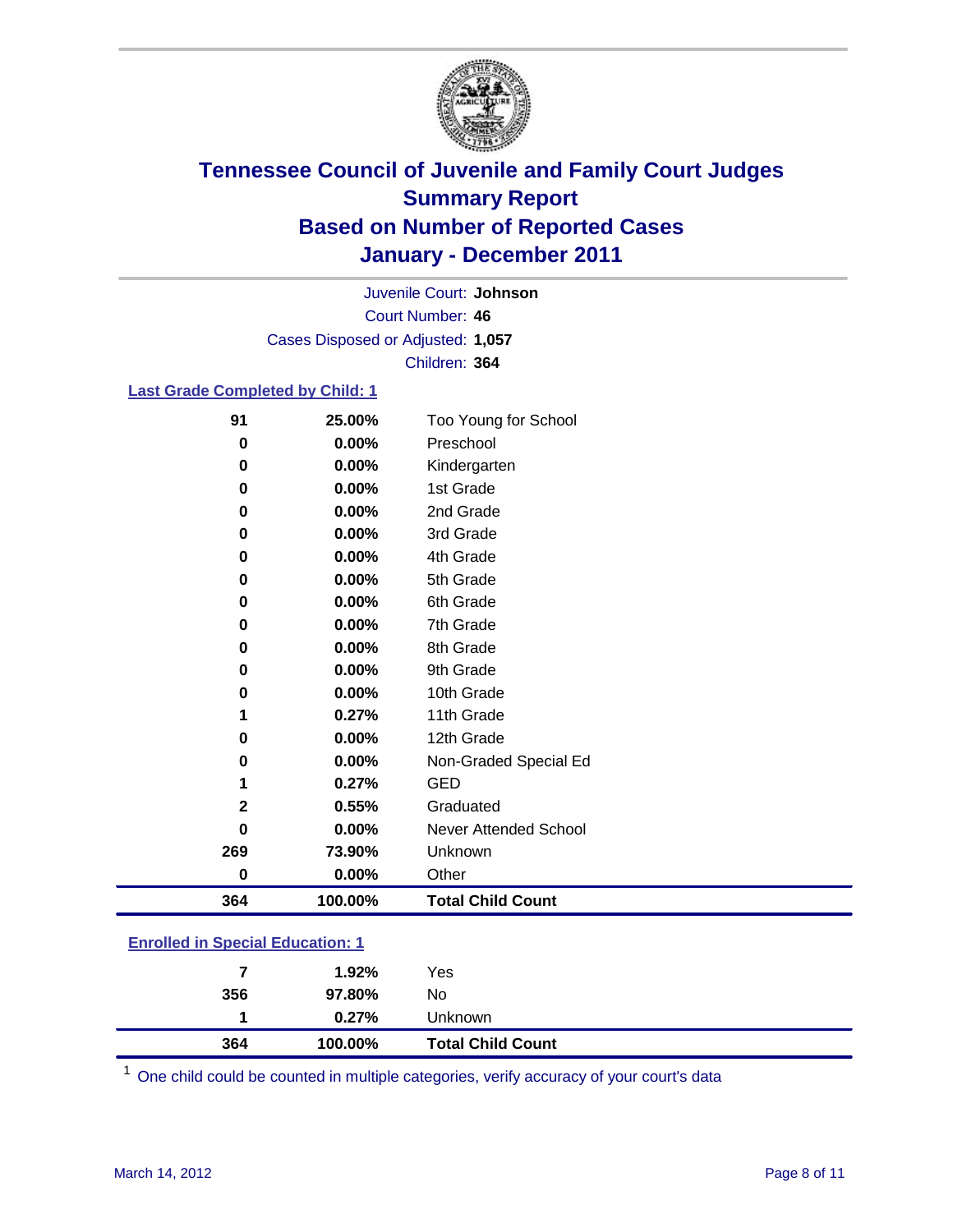

|                              | Juvenile Court: Johnson           |                           |  |  |
|------------------------------|-----------------------------------|---------------------------|--|--|
|                              | Court Number: 46                  |                           |  |  |
|                              | Cases Disposed or Adjusted: 1,057 |                           |  |  |
|                              |                                   | Children: 364             |  |  |
| <b>Action Executed By: 1</b> |                                   |                           |  |  |
| 1,293                        | 99.85%                            | Judge                     |  |  |
| $\mathbf{2}$                 | 0.15%                             | Magistrate                |  |  |
| 0                            | $0.00\%$                          | <b>YSO</b>                |  |  |
| 0                            | $0.00\%$                          | Other                     |  |  |
| 0                            | 0.00%                             | Unknown                   |  |  |
| 1,295                        | 100.00%                           | <b>Total Action Count</b> |  |  |

### **Formal / Informal Actions: 1**

| 100   | 7.72%    | Dismissed                                        |
|-------|----------|--------------------------------------------------|
| 0     | $0.00\%$ | Retired / Nolle Prosequi                         |
| 52    | 4.02%    | <b>Complaint Substantiated Delinquent</b>        |
| 12    | 0.93%    | <b>Complaint Substantiated Status Offender</b>   |
| 45    | 3.47%    | <b>Complaint Substantiated Dependent/Neglect</b> |
| 0     | $0.00\%$ | <b>Complaint Substantiated Abused</b>            |
| 0     | $0.00\%$ | <b>Complaint Substantiated Mentally III</b>      |
| 0     | $0.00\%$ | Informal Adjustment                              |
| 21    | 1.62%    | <b>Pretrial Diversion</b>                        |
| 0     | $0.00\%$ | <b>Transfer to Adult Court Hearing</b>           |
| 2     | 0.15%    | Charges Cleared by Transfer to Adult Court       |
| 291   | 22.47%   | Special Proceeding                               |
| 0     | $0.00\%$ | <b>Review Concluded</b>                          |
| 672   | 51.89%   | Case Held Open                                   |
| 100   | 7.72%    | Other                                            |
| 0     | $0.00\%$ | <b>Unknown</b>                                   |
| 1,295 | 100.00%  | <b>Total Action Count</b>                        |

<sup>1</sup> If different than number of Referral Reasons (1295), verify accuracy of your court's data.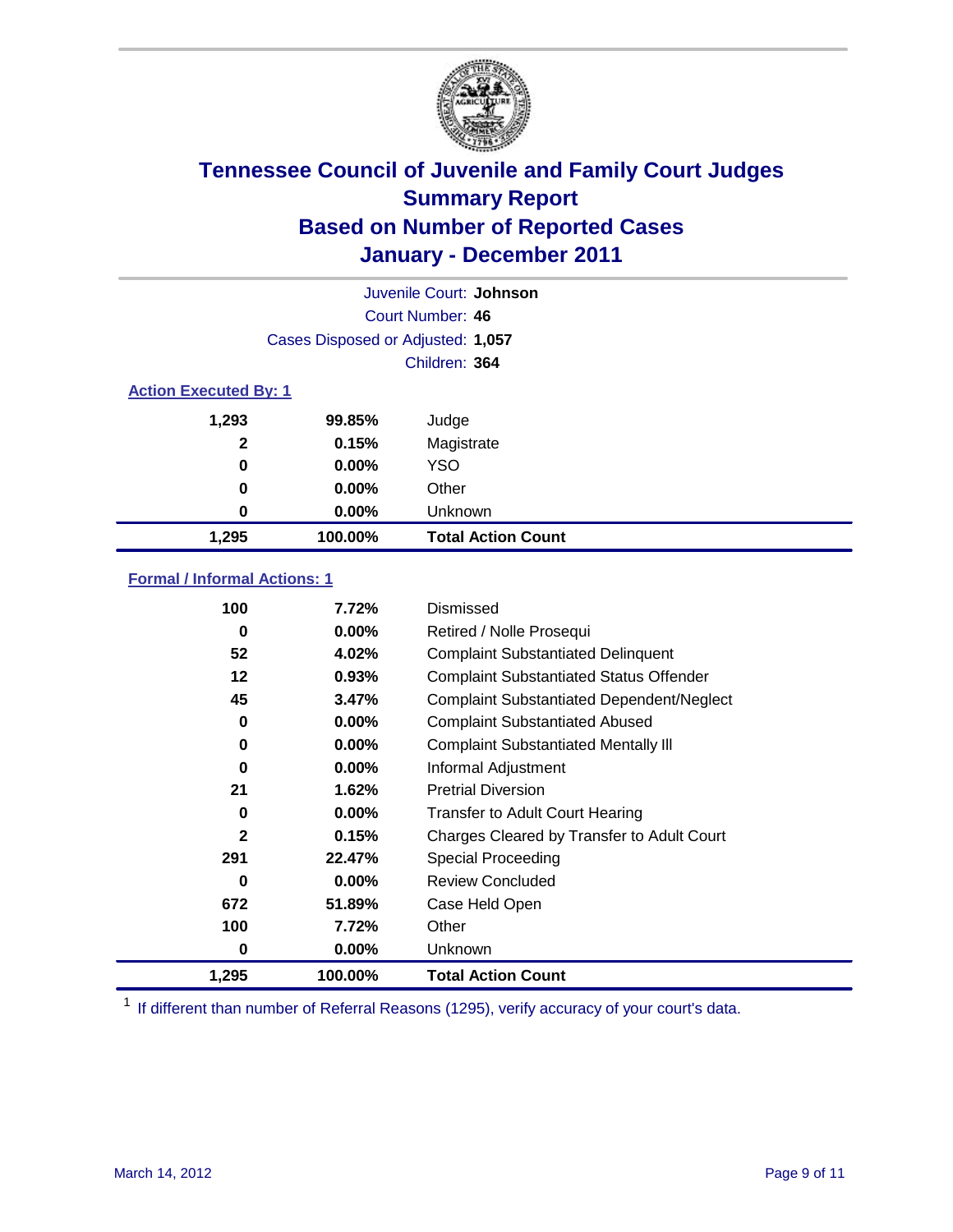

|                       |                                   | Juvenile Court: Johnson                               |
|-----------------------|-----------------------------------|-------------------------------------------------------|
|                       |                                   | <b>Court Number: 46</b>                               |
|                       | Cases Disposed or Adjusted: 1,057 |                                                       |
|                       |                                   | Children: 364                                         |
| <b>Case Outcomes:</b> |                                   | There can be multiple outcomes for one child or case. |
| 82                    | 5.75%                             | <b>Case Dismissed</b>                                 |
| 0                     | 0.00%                             | Case Retired or Nolle Prosequi                        |
| 0                     | 0.00%                             | Warned / Counseled                                    |
| 764                   | 53.54%                            | Held Open For Review                                  |
| 9                     | 0.63%                             | Supervision / Probation to Juvenile Court             |
| 0                     | 0.00%                             | <b>Probation to Parents</b>                           |
| 0                     | 0.00%                             | Referral to Another Entity for Supervision / Service  |
| 8                     | 0.56%                             | Referred for Mental Health Counseling                 |
| 9                     | 0.63%                             | Referred for Alcohol and Drug Counseling              |
| 0                     | 0.00%                             | Referred to Alternative School                        |
| 0                     | 0.00%                             | Referred to Private Child Agency                      |
| 0                     | 0.00%                             | Referred to Defensive Driving School                  |
| 1                     | 0.07%                             | Referred to Alcohol Safety School                     |
| 2                     | 0.14%                             | Referred to Juvenile Court Education-Based Program    |
| 0                     | 0.00%                             | Driver's License Held Informally                      |
| 0                     | 0.00%                             | <b>Voluntary Placement with DMHMR</b>                 |
| 0                     | 0.00%                             | <b>Private Mental Health Placement</b>                |
| 0                     | 0.00%                             | <b>Private MR Placement</b>                           |
| 0                     | 0.00%                             | Placement with City/County Agency/Facility            |
| 0                     | 0.00%                             | Placement with Relative / Other Individual            |
| 131                   | 9.18%                             | Fine                                                  |
| 28                    | 1.96%                             | <b>Public Service</b>                                 |
| 0                     | 0.00%                             | Restitution                                           |
| 0                     | 0.00%                             | <b>Runaway Returned</b>                               |
| 12                    | 0.84%                             | No Contact Order                                      |
| 0                     | 0.00%                             | Injunction Other than No Contact Order                |
| 0                     | 0.00%                             | <b>House Arrest</b>                                   |
| 0                     | 0.00%                             | <b>Court Defined Curfew</b>                           |
| 0                     | 0.00%                             | Dismissed from Informal Adjustment                    |
| 0                     | 0.00%                             | <b>Dismissed from Pretrial Diversion</b>              |
| 0                     | 0.00%                             | Released from Probation                               |
| 1                     | 0.07%                             | <b>Transferred to Adult Court</b>                     |
| 0                     | $0.00\%$                          | <b>DMHMR Involuntary Commitment</b>                   |